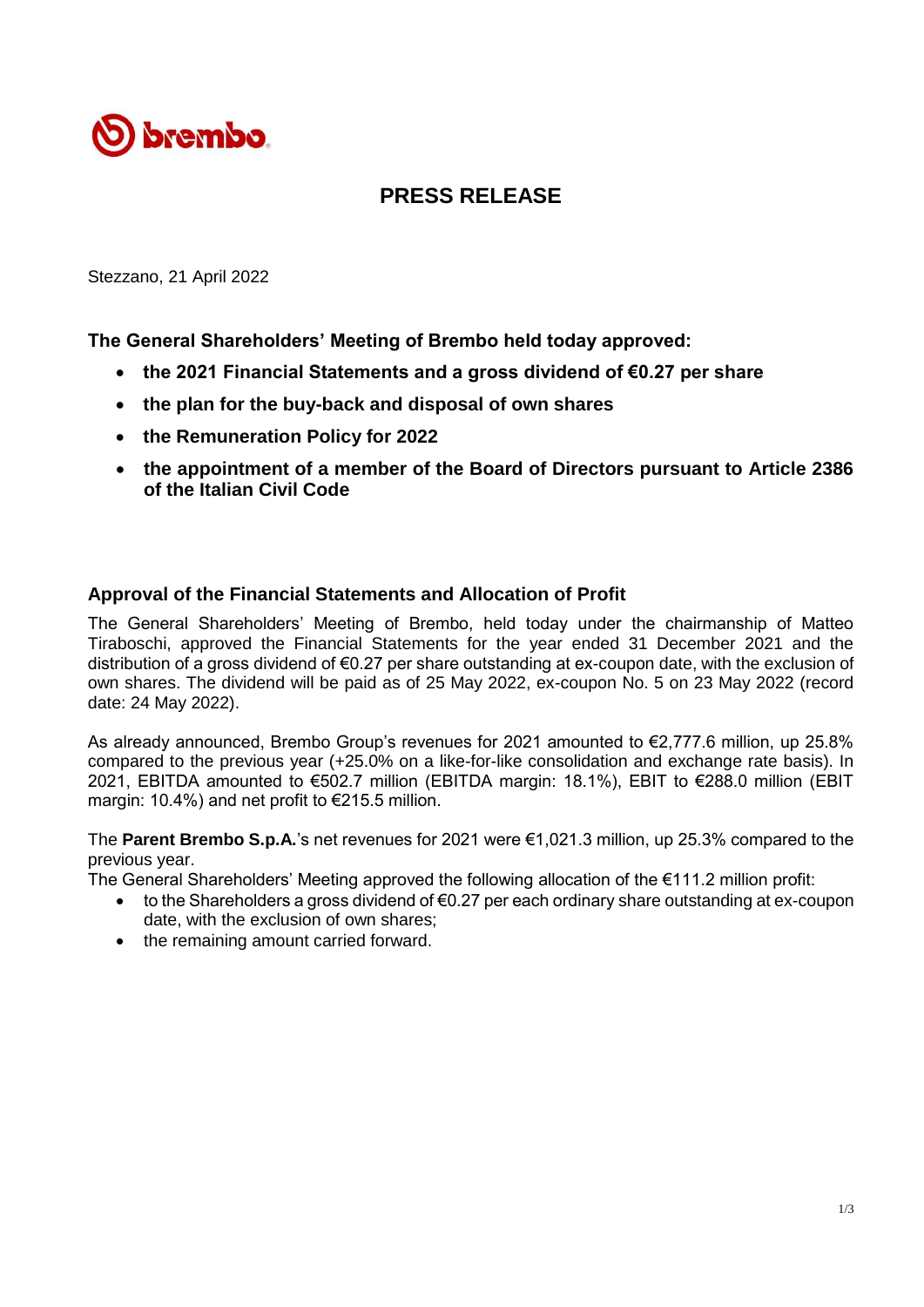# **Plan for the Buy-back and Sale of Own Shares**

Today, the General Shareholders' Meeting approved the proposal for a new buy-back plan, aimed at:

- undertaking any investments, directly or through intermediaries, including aimed at containing abnormal movements in stock prices, stabilising stock trading and prices, supporting the liquidity of the Company's stock on the market, so as to foster the regular conduct of trading beyond normal fluctuations related to market performance, without prejudice in any case to compliance with applicable statutory provisions;
- carrying out, in accordance with the Company's strategic guidelines, share capital transactions or other transactions which make it necessary or appropriate to swap or transfer share packages through exchange, contribution, or any other available methods; and
- buying back own shares as a medium-/long-term investment.

The plan envisages that the Board of Directors may purchase, in one or more tranches, up to a maximum of 8,000,000 ordinary shares, for a minimum price not lower than the closing price of the shares during the trading session on the day before each transaction is undertaken, reduced by 10%, and for a maximum price not higher than the closing price of the shares during the trading session on the day before each transaction is undertaken, increased by 10%.

With reference to the disposal of own shares, the Board of Directors will define, from time to time, in accordance with applicable legislation and/or allowed market practices, the criteria to set the relevant consideration and/or methods, terms and conditions to use own shares in portfolio, taking due account of the realisation methods applied, the price trend of the stock in the period before the transaction and the best interest of the Company.

The authorisation is requested for a period of 18 months from the date of the resolution by the General Shareholders' Meeting and for a maximum purchasing amount of €144,000,000, which is adequately covered by the available net reserves recognised in the balance sheet.

At present, the Company holds 10,035,000 own shares representing 3.005% of share capital.

#### **Remuneration Policy for 2022**

The shareholders approved Brembo Group's Remuneration Policy for 2022 (Section I) and expressed a favourable opinion with an advisory vote on the Remuneration Paid in 2021 (Section II).

## **Appointment of a member of the Board of Directors pursuant to Article 2386 of the Italian Civil Code**

The General Shareholders' Meeting appointed Manuela Soffientini as Independent Director, following her co-option by the Board of Directors on 3 March 2022. She will remain in office until the end of term of the current Board of Directors. Manuela Soffientini is also a member of the Audit, Risks & Sustainability Committee and of the Remuneration & Appointments Committee. At the date of her appointment as Director, Manuela Soffientini did not hold any company shares. Her resume is available on the corporate website at [Governing Boards and Committees | Brembo](https://www.brembo.com/en/company/corporate-governance/governing-boards-and-committees)  - [Official Website.](https://www.brembo.com/en/company/corporate-governance/governing-boards-and-committees)

In light of the extension of the provisions due to the persistence of the pandemic, the Shareholders were only able to participate in the Shareholders' Meeting by granting proxy authorisation and voting instructions on the items on the Agenda to the Designated Representative Computershare S.p.A.